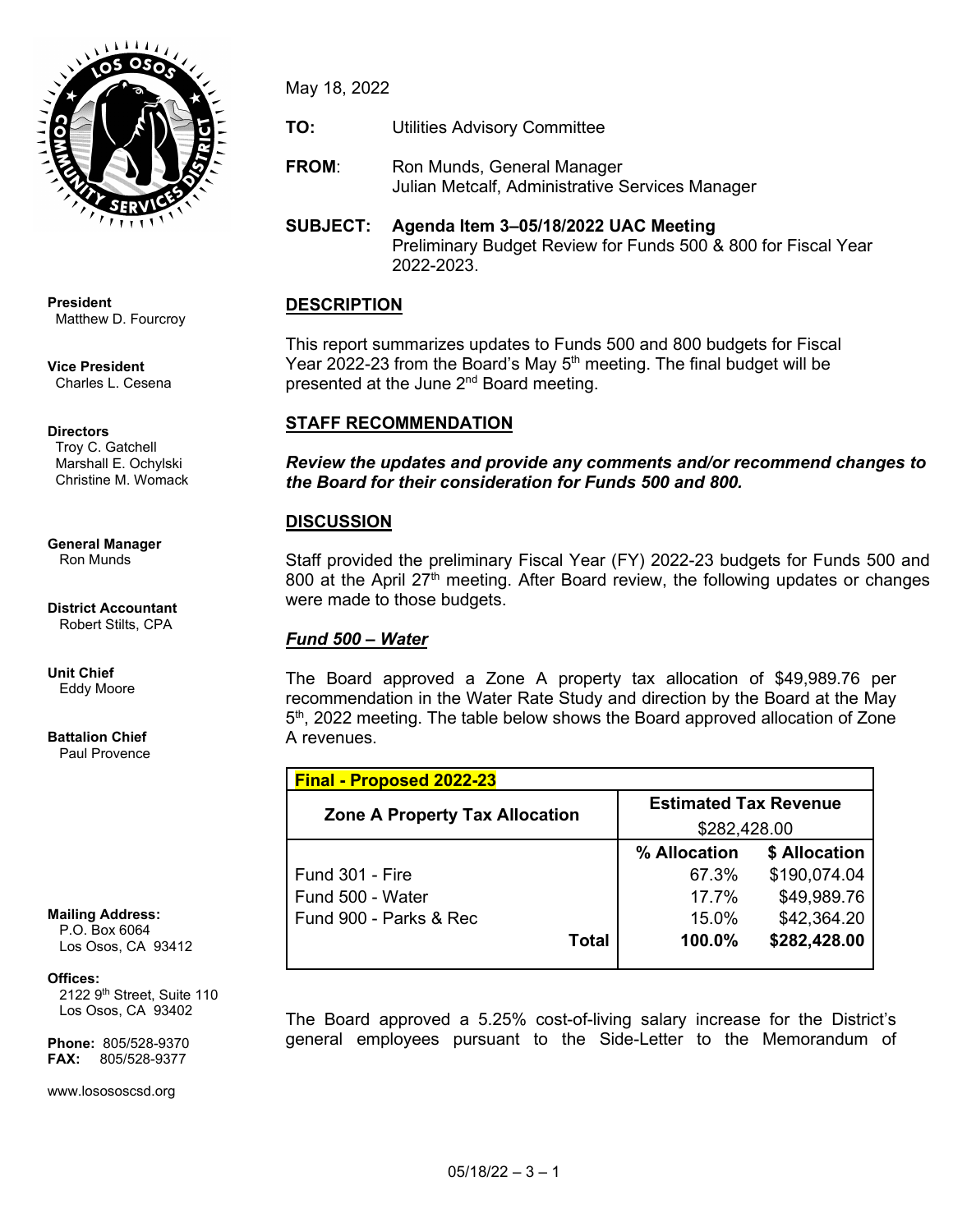Understanding (MOU) between Los Osos Community Services District (District) and the San Luis Obispo County Employees' Association (SLOCEA) for "economic issues" for the Miscellaneous Employees Bargaining Unit through June 30, 2024, as approved by the Board at the May 5<sup>th</sup> meeting.

The following table summarizes the budget for Fund 500. More detailed information is available in the attached Preliminary Budget worksheets.

| <b>Fund 500</b><br><b>Budget Category</b> | 2021-2022<br><b>Budget</b> | 2022-2023<br><b>Budget</b> | Increase/<br>(Decrease) |
|-------------------------------------------|----------------------------|----------------------------|-------------------------|
| <b>Revenue</b>                            | \$2,953,383.40             | \$3,124,636.00             | \$171,242.36            |
| <b>Expenditures</b>                       |                            |                            |                         |
| <b>Total Personnel</b>                    | \$780,181.50               | \$856,333.00               | \$76,151.50             |
| <b>Services &amp; Supplies</b>            | \$630,758.00               | \$578,352.00               | $-$ \$52,406.00         |
| <b>Capital Outlay</b>                     | \$1,607,225.00             | \$1,918,000.00             | \$310,775.00            |
| <b>Debt Service</b>                       | \$275,556.50               | \$264,949.19               | $-$10,607.31$           |
| <b>Reserves</b>                           | \$57,000.00                | \$57,000.00                | \$0.00                  |
| <b>Transfers</b>                          | \$565,249.50               | \$541,847.70               | $-$23,401.80$           |
| <b>TOTAL Expenditures</b>                 | \$3,915,970.50             | \$4,216,481.89             | \$300,511.39            |
| <b>TOTAL Revenue</b>                      | \$2,953,383.40             | \$3,124,636.00             | \$171,242.36            |

#### **Fund 800 – Drainage**

The proposed budget for Fund 800 is unchanged from when it was presented at the Utilities Advisory Committee meeting on April 27<sup>th</sup>, 2022. The following table summarizes the budget for Fund 800. More detailed information is available in the attached Preliminary Budget worksheets.

| <b>Fund 800</b><br><b>Budget Category</b> | 2021-2022<br><b>Budget</b> | 2022-2023<br><b>Budget</b> | Increase/<br>(Decrease) |
|-------------------------------------------|----------------------------|----------------------------|-------------------------|
| <b>Revenue</b>                            | \$133,539.00               | \$135,154.00               | \$1,615.00              |
| <b>Expenditures</b>                       |                            |                            |                         |
| <b>Total Personnel</b>                    | \$9,200.00                 | \$11,200.00                | \$2,000.00              |
| <b>Services &amp; Supplies</b>            | \$29,934.24                | \$30,450.00                | \$515.76                |
| <b>Capital Outlay</b>                     | \$15,000.00                | \$15,000.00                | \$0.00                  |
| <b>Reserves</b>                           | \$0.00                     | \$0.00                     | \$0.00                  |
| <b>Transfers</b>                          | \$13,299.37                | \$14,259.15                | \$959.78                |
| <b>TOTAL Expenditures</b>                 | \$67,433.61                | \$70,909.15                | \$3,475.54              |
| <b>TOTAL Revenue</b>                      | \$133,539.00               | \$135,154.00               | \$1,615.00              |

## **Attachments**

Line item details for Funds 500 & 800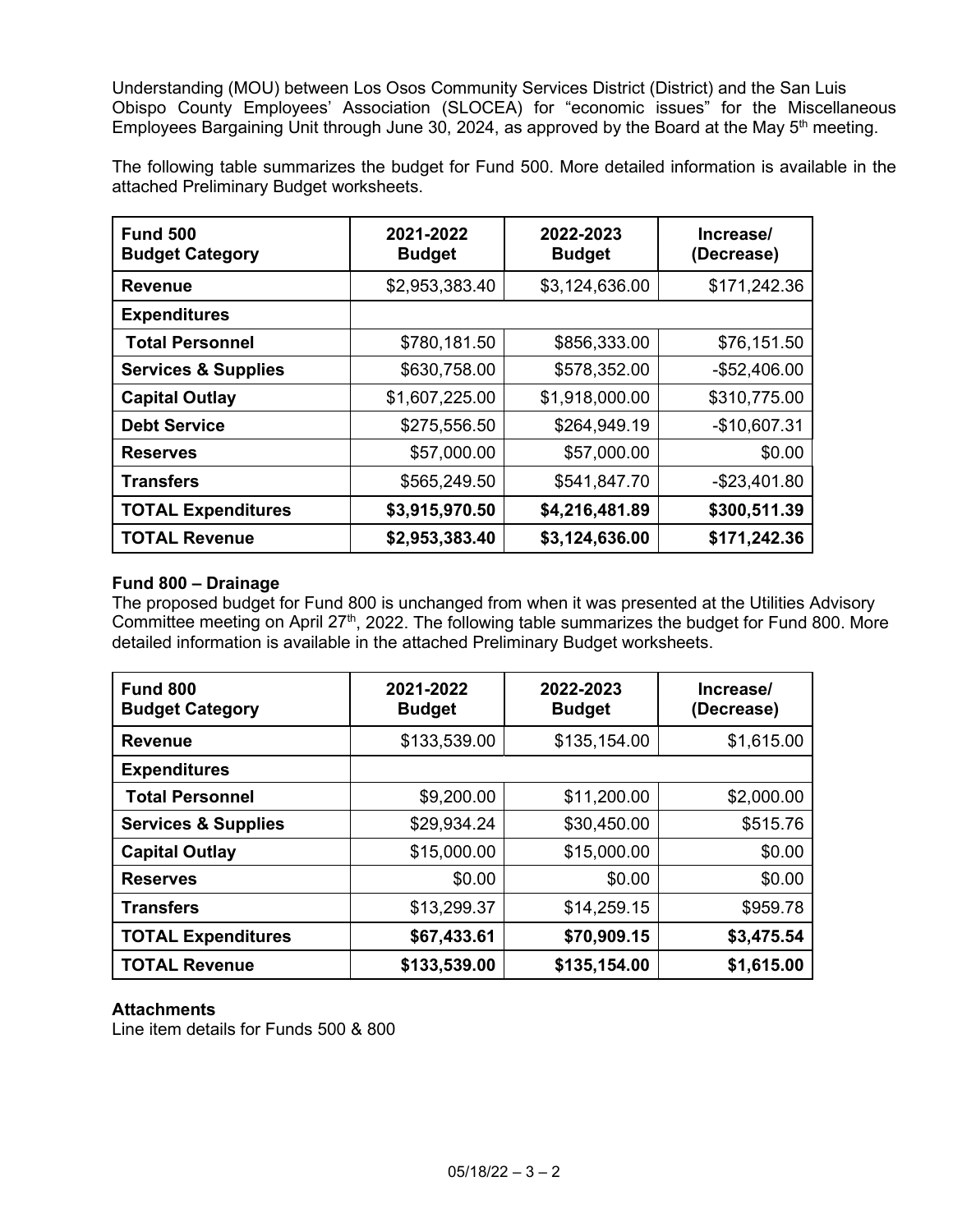| <b>Fund 500</b><br><b>Budget Category</b> | 2021-2022 Budget | 2022-2023 Budget | Increase/<br>(Decrease) |
|-------------------------------------------|------------------|------------------|-------------------------|
| <b>Revenue</b>                            | \$2,953,383.40   | \$3,124,625.76   | \$171,242.36            |
| <b>Expenditures</b>                       |                  |                  |                         |
| <b>Total Personnel</b>                    | \$780,181.50     | \$856,333.00     | \$76,151.50             |
| <b>Services &amp; Supplies</b>            | \$630,758.00     | \$578,352.00     | $-$52,406.00$           |
| <b>Capital Outlay</b>                     | \$1,607,225.00   | \$1,918,000.00   | \$310,775.00            |
| <b>Debt Service</b>                       | \$275,556.50     | \$264,949.19     | $-$10,607.31$           |
| <b>Reserves</b>                           | \$57,000.00      | \$57,000.00      | \$0.00                  |
| <b>Transfers</b>                          | \$565,249.50     | \$541,847.70     | $-$ \$23,401.80         |
| <b>TOTAL Expenditures</b>                 | \$3,915,970.50   | \$4,216,481.89   | \$300,511.39            |
| <b>TOTAL Revenue</b>                      | \$2,953,383.40   | \$3,124,625.76   | \$171,242.36            |

*500 - Water*

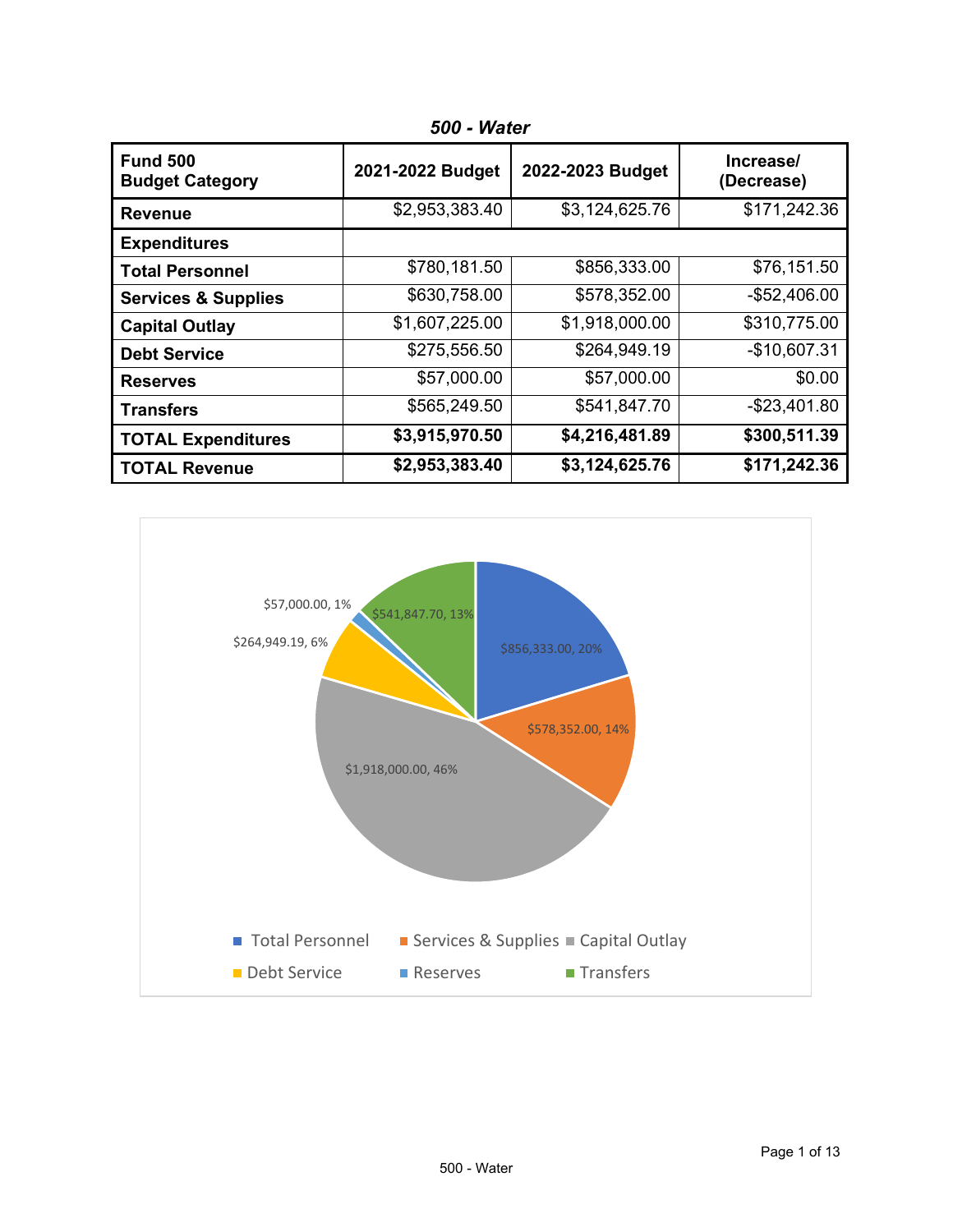| <b>500 - WATER</b>                      |                                                   | <b>Fiscal YTD</b><br>03/31/2022 | FY 2021-<br>2022<br><b>Budget</b> | FY 2022-2023<br><b>Budget</b> | <b>Notes</b>                                           |
|-----------------------------------------|---------------------------------------------------|---------------------------------|-----------------------------------|-------------------------------|--------------------------------------------------------|
| <b>REVENUES</b>                         |                                                   |                                 |                                   |                               |                                                        |
| <b>Property Taxes</b>                   |                                                   |                                 |                                   |                               |                                                        |
| 4035                                    | Zone A Property Tax<br>Revenue                    | 19,179.81                       | 108,798.40                        | 49,989.76                     | Allocation directed by Board<br>at May 5, 2022 meeting |
|                                         | <b>Total Property Taxes</b>                       | 19,179.81                       | 108,798.40                        | 49,989.76                     |                                                        |
| <b>Grant Revenue</b>                    |                                                   |                                 |                                   |                               |                                                        |
| 4957                                    | Govt Aid-Other Federal<br>Aid & Reimbursements    | 3,080.00                        | 0.00                              | 0.00                          |                                                        |
|                                         | <b>Total Grant Revenue</b>                        | 3,080.00                        | 0.00                              | 0.00                          |                                                        |
| <b>Service Charges &amp; Fees</b>       |                                                   |                                 |                                   |                               |                                                        |
| 4030                                    | <b>Residential Single</b><br>Family               |                                 | 1,624,363.95 2,214,930.00         | 2,402,240.00                  |                                                        |
| 4102                                    | Residential- Multi -<br><b>Family-Water Sales</b> | 176,529.75                      | 228,159.00                        | 246,640.00                    |                                                        |
| 4103                                    | Commercial, Home<br>Care, Retail-Water<br>Sales   | 236,286.00                      | 306,030.00                        | 339,693.00                    |                                                        |
| 4104                                    | Irrigation- Water Sales                           | 33,893.25                       | 33,330.00                         | 33,663.00                     |                                                        |
| 4114                                    | <b>Water Other Service</b><br>Revenues            | 55.00                           | 1,000.00                          | 1,000.00                      |                                                        |
| 4931                                    | <b>Water Activation Fees</b>                      | 6,900.00                        | 5,000.00                          | 6,000.00                      |                                                        |
| 4932                                    | Penalties                                         | 20,926.23                       | 20,000.00                         | 21,000.00                     |                                                        |
| 4933                                    | Door Hangers/Lockout<br><b>Notices</b>            | 0.00                            | 12,000.00                         | 12,000.00                     | Lockouts starting in April<br>2022                     |
| 4937                                    | <b>NSF Fees</b>                                   | 305.00                          | 400.00                            | 400.00                        |                                                        |
| <b>Total Service Charges &amp; Fees</b> |                                                   | 2,099,259.18                    | 2,820,849.00                      | 3,062,636.00                  |                                                        |
| <b>Other Revenues</b>                   |                                                   |                                 |                                   |                               |                                                        |
| 4105                                    | Recycled Water<br>Revenue                         | 0.00                            | 0.00                              | 0.00                          |                                                        |
| 4930                                    | Other Revenue                                     | 4,715.28                        | 11,736.00                         | 6,000.00                      | Service upgrades, Surplus<br>sales                     |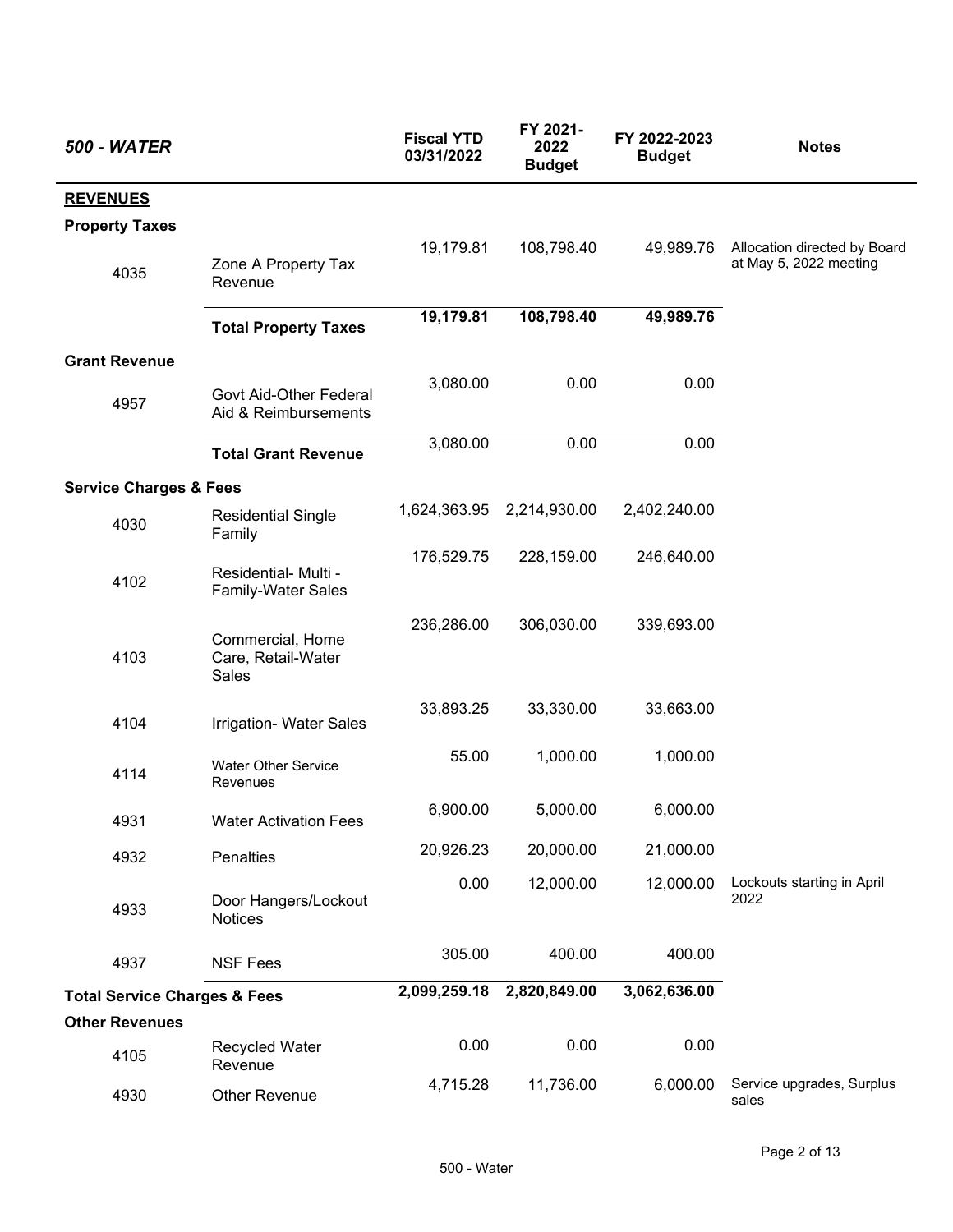| <b>500 - WATER</b>                            |                                            | <b>Fiscal YTD</b><br>03/31/2022 | FY 2021-<br>2022<br><b>Budget</b> | FY 2022-2023<br><b>Budget</b> | <b>Notes</b>                                                       |
|-----------------------------------------------|--------------------------------------------|---------------------------------|-----------------------------------|-------------------------------|--------------------------------------------------------------------|
| 4936                                          | Water Delinquencies via<br><b>Tax Roll</b> | 0.00                            | 0.00                              | 0.00                          |                                                                    |
|                                               | <b>Total Other Revenues</b>                | 4,715.28                        | 11,736.00                         | 6,000.00                      |                                                                    |
| <b>Use of Money &amp; Property</b>            |                                            |                                 |                                   |                               |                                                                    |
| 4504                                          | Interest Income                            | 0.00                            | 0.00                              | 0.00                          |                                                                    |
| 4505                                          | HO Prop Tax Relief                         | 0.00                            | 0.00                              | 0.00                          |                                                                    |
| 4510                                          | Investment Income on<br>funds              | 4,567.51                        | 12,000.00                         | 6,000.00                      | Based on current trends and<br>starting to pay for CIP<br>projects |
| <b>Total Use of Money &amp; Property</b>      |                                            | 4,567.51                        | 12,000.00                         | 6,000.00                      |                                                                    |
|                                               | <b>Total Revenues</b>                      | 2,130,801.78                    | 2,953,383.40                      | 3,124,625.76                  |                                                                    |
| <b>EXPENDITURES</b>                           |                                            |                                 |                                   |                               |                                                                    |
| <b>Personnel</b>                              |                                            |                                 |                                   |                               |                                                                    |
| <b>Salaries/Wages</b>                         |                                            |                                 |                                   |                               |                                                                    |
| 8018                                          | <b>Holiday Pay</b>                         | 20,535.96                       | 27,567.00                         | 25,325.00                     |                                                                    |
| 8045                                          | Overtime Pay                               | 3,651.07                        | 3,000.00                          | 4,000.00                      |                                                                    |
| 8050                                          | <b>Administrative Leave</b><br>Pay         | 737.52                          | 2,550.00                          | 2,050.00                      |                                                                    |
| 8051                                          | <b>Floating Holiday Pay</b>                | 2,021.82                        | 6,330.00                          | 6,500.00                      |                                                                    |
| 8054                                          | Salaries & Wages -<br>Regular              | 309,261.87                      | 442,650.00                        | 489,000.00                    |                                                                    |
| 8056                                          | Retroactive Pay                            | 151.20                          | 1,000.00                          | 1,000.00                      |                                                                    |
| 8060                                          | Sick Leave Pay                             | 22,144.74                       | 10,000.00                         | 10,000.00                     |                                                                    |
| 8063                                          | Standby Pay                                | 14,824.55                       | 20,830.00                         | 25,500.00                     |                                                                    |
| 8066                                          | Comp Time Used                             | 11,357.97                       | 18,000.00                         | 18,000.00                     |                                                                    |
| 8081                                          | Vacation Pay                               | 18,177.34                       | 20,000.00                         | 20,000.00                     |                                                                    |
| <b>Total Salaries/Wages</b>                   |                                            | 402,864.04                      | 551,927.00                        | 601,375.00                    |                                                                    |
| <b>Payroll Taxes &amp;</b><br><b>Benefits</b> |                                            |                                 |                                   |                               |                                                                    |
| 5030                                          | Life Insurance - ER                        | 1,442.53                        | 1,950.00                          | 1,950.00                      |                                                                    |
| 5031                                          | <b>Disability Insurance</b>                | 615.54                          | 725.00                            | 850.00                        |                                                                    |
| 5035                                          | AD & D Insurance                           | 292.57                          | 440.00                            | 440.00                        |                                                                    |
| 5040                                          | <b>LTD</b> Insurance                       | 2,941.37                        | 4,050.00                          | 4,200.00                      |                                                                    |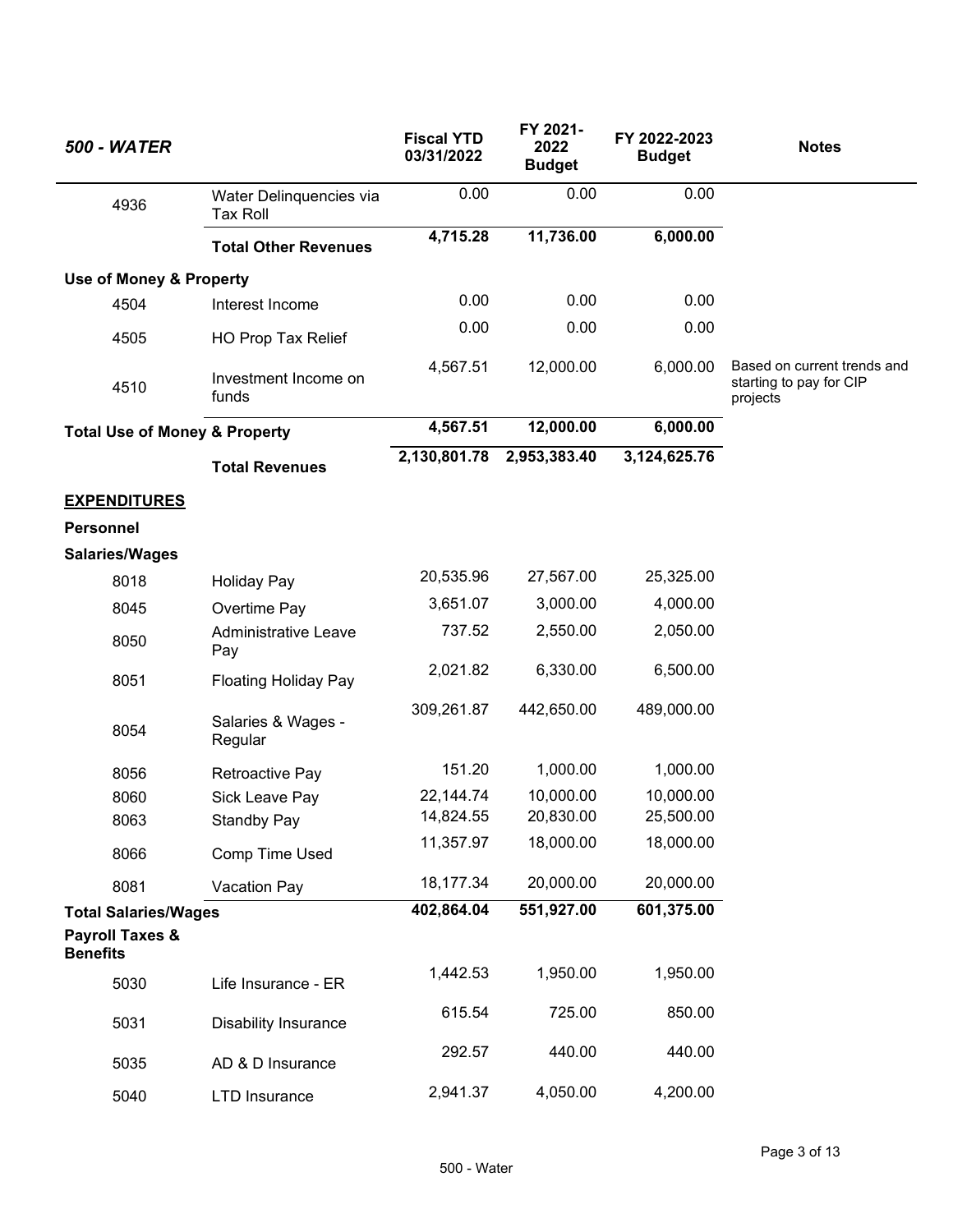| <b>500 - WATER</b>                        |                                               | <b>Fiscal YTD</b><br>03/31/2022 | FY 2021-<br>2022<br><b>Budget</b> | FY 2022-2023<br><b>Budget</b> | <b>Notes</b>                                                          |
|-------------------------------------------|-----------------------------------------------|---------------------------------|-----------------------------------|-------------------------------|-----------------------------------------------------------------------|
| 5050                                      | Medicare - ER                                 | 6,101.83                        | 9,000.00                          | 9,000.00                      |                                                                       |
| 5060                                      | Cafeteria Plan - ER                           | 48,112.57                       | 70,020.00                         | 75,000.00                     |                                                                       |
| 5070                                      | <b>Retirement ER -</b><br>Regular             | 78,494.21                       | 109,533.50                        | 131,151.00                    | UAL will be 80,413 plus<br>11.610% of regular salaries<br>for Classic |
| 5075                                      | <b>Retirees Medical - ER</b>                  | 1,316.58                        | 1,776.00                          | 2,000.00                      | CalPERS fees went up<br>slightly                                      |
| 5102                                      | CA Training Tax - ER                          | 48.99                           | 50.00                             | 50.00                         |                                                                       |
| 5120                                      | <b>Workers Comp</b><br>Insurance - ER         | 11,073.60                       | 13,000.00                         | 12,000.00                     | Based off prelim # from<br><b>SDRMA</b>                               |
|                                           |                                               | 10,217.13                       | 13,550.00                         | 14,157.00                     |                                                                       |
| 5124                                      | Retirement - ER - Tier 2                      |                                 |                                   |                               |                                                                       |
| <b>Total Payroll Taxes &amp; Benefits</b> |                                               | 160,656.92                      | 224,094.50                        | 250,798.00                    |                                                                       |
| <b>Employment</b><br><b>Services</b>      |                                               |                                 |                                   |                               |                                                                       |
| 5100                                      | Unemployment<br>Insurance - ER                | 2,100.02                        | 4,000.00                          | 4,000.00                      |                                                                       |
| 6200                                      | Hiring, Advertising &<br><b>Other Costs</b>   | 0.00                            | 0.00                              | 0.00                          |                                                                       |
| 6230                                      | <b>Medical Exam</b>                           | 0.00                            | 160.00                            | 160.00                        |                                                                       |
| <b>Total Employment Services</b>          |                                               | 2,100.02                        | 4,160.00                          | 4,160.00                      |                                                                       |
| <b>Total Personnel</b>                    |                                               | 565,620.98                      | 780,181.50                        | 856,333.00                    |                                                                       |
| <b>Services &amp; Supplies</b>            |                                               |                                 |                                   |                               |                                                                       |
| <b>Clothing &amp;</b><br><b>Uniform</b>   |                                               |                                 |                                   |                               |                                                                       |
| 7246                                      | Uniform & Gear                                | 665.78                          | 2,600.00                          | 2,600.00                      |                                                                       |
| 7248                                      | <b>Uniform Safety Boots</b>                   | 839.88                          | 1,000.00                          | 1,000.00                      |                                                                       |
|                                           | <b>Total Clothing &amp;</b><br><b>Uniform</b> | 1,505.66                        | 3,600.00                          | 3,600.00                      |                                                                       |
| <b>Contract</b><br><b>Services</b>        |                                               |                                 |                                   |                               |                                                                       |
| 6100                                      | Labor & Support-IT<br>Services                | 2,730.83                        | 5,000.00                          | 5,000.00                      | <b>Diamond Maps</b>                                                   |
| 6110                                      | <b>IT Purchased Services</b>                  | 4,272.05                        | 5,400.00                          | 5,400.00                      | Team Viewer, spectrum<br>internet, AT&T                               |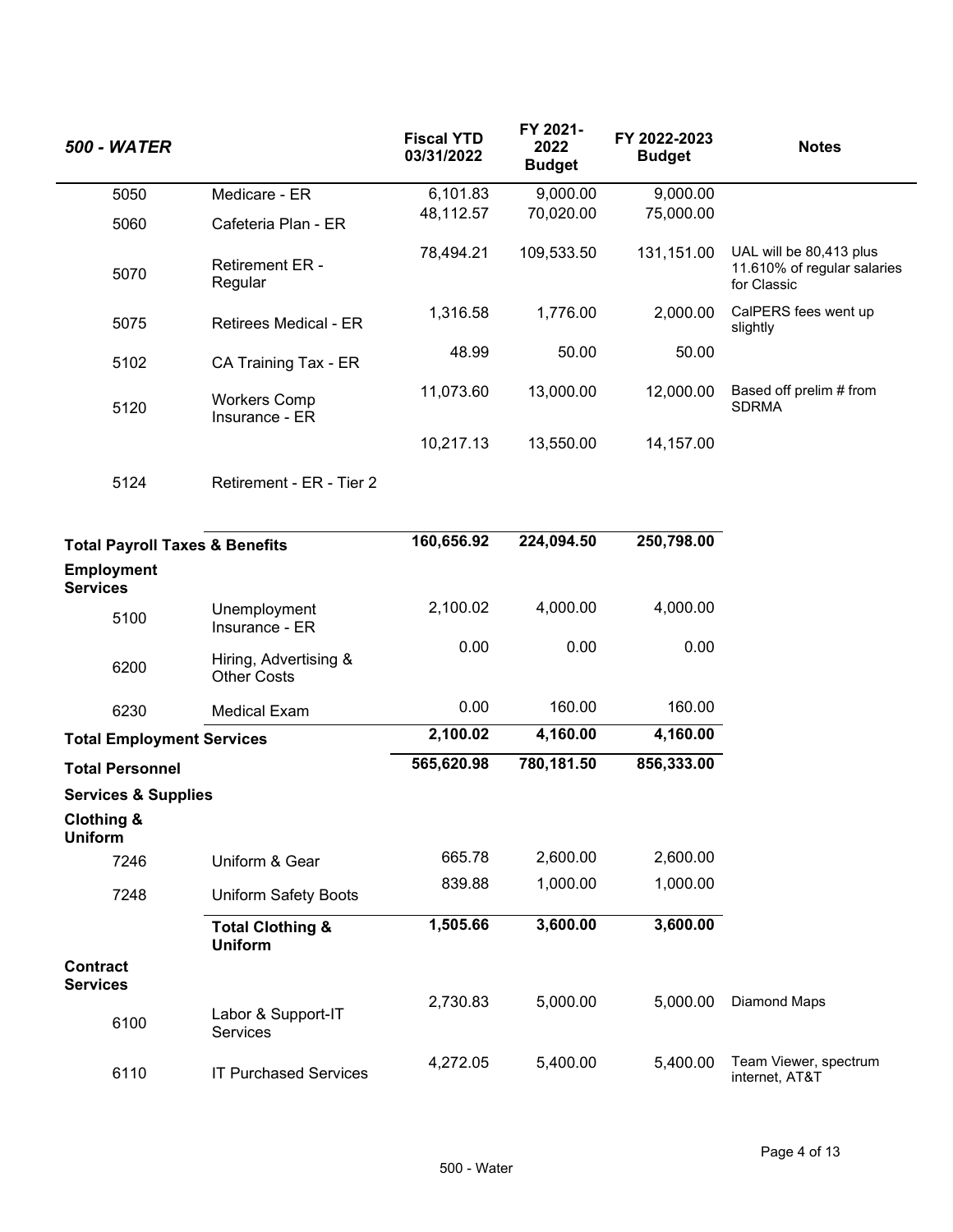| <b>500 - WATER</b>                 |                                                            | <b>Fiscal YTD</b><br>03/31/2022 | FY 2021-<br>2022<br><b>Budget</b> | FY 2022-2023<br><b>Budget</b> | <b>Notes</b>                               |
|------------------------------------|------------------------------------------------------------|---------------------------------|-----------------------------------|-------------------------------|--------------------------------------------|
| 7250                               | <b>Water Quality Testing</b>                               | 23,139.40                       | 28,000.00                         | 34,000.00                     | 8th St upper going online &<br>Prog C well |
| 7255                               | <b>Security Services</b>                                   | 13,669.21                       | 8,000.00                          | 5,500.00                      | Integrity Security and Mace                |
| 7301                               | <b>Contract Maint Services</b>                             | 0.00                            | 0.00                              | 0.00                          |                                            |
| 7321                               | Janitorial Cleaning &<br>Supplies                          | 605.56                          | 850.00                            | 850.00                        |                                            |
| <b>Total Contract Services</b>     |                                                            | 44,417.05                       | 47,250.00                         | 50,750.00                     |                                            |
| <b>Equipment &amp; Tools</b>       |                                                            |                                 |                                   |                               |                                            |
| 6438                               | <b>Disinfection Feed</b><br>Pumps                          | 1,034.30                        | 2,700.00                          | 2,700.00                      |                                            |
| 7242                               | Minor Tools,<br><b>Accessories &amp; Field</b><br>Machines | 3,975.79                        | 8,400.00                          | 8,000.00                      |                                            |
| 7253                               | Rent - Equipment                                           | 0.00                            | 500.00                            | 500.00                        |                                            |
| 7256                               | Meter Purchases &<br>Replacements                          | 8,261.33                        | 9,000.00                          | 3,000.00                      |                                            |
| <b>Total Equipment &amp; Tools</b> |                                                            | 13,271.42                       | 20,600.00                         | 14,200.00                     |                                            |
| <b>Financial Services</b>          |                                                            |                                 |                                   |                               |                                            |
| 7309                               | Late Fees                                                  | 76.44                           | 50.00                             | 50.00                         |                                            |
| 7310                               | <b>Bank Service Charges</b>                                | 24.00                           | 300.00                            | 300.00                        |                                            |
| 9153                               | <b>Bad Debt Expense</b>                                    | (107.61)                        | 0.00                              | 0.00                          |                                            |
| <b>Total Financial Services</b>    |                                                            | (7.17)                          | 350.00                            | 350.00                        |                                            |
| Ins., Lic. & Regulatory Fees       |                                                            |                                 |                                   |                               |                                            |
| 6120                               | <b>Computer Licenses</b>                                   | 0.00                            | 200.00                            | 0.00                          |                                            |
|                                    |                                                            | 873.81                          | 900.00                            | 900.00                        |                                            |
| 6340                               | Misc Fees                                                  |                                 |                                   |                               |                                            |
|                                    |                                                            | 21,517.64                       | 19,470.00                         | 22,000.00                     |                                            |
| 6342                               | Fees - Regulatory                                          |                                 |                                   |                               |                                            |
| 6345                               | Property Taxes &<br>Assess. Costs                          | 3,792.12                        | 7,000.00                          | 7,500.00                      | Actual FY 20/21 \$7130.36                  |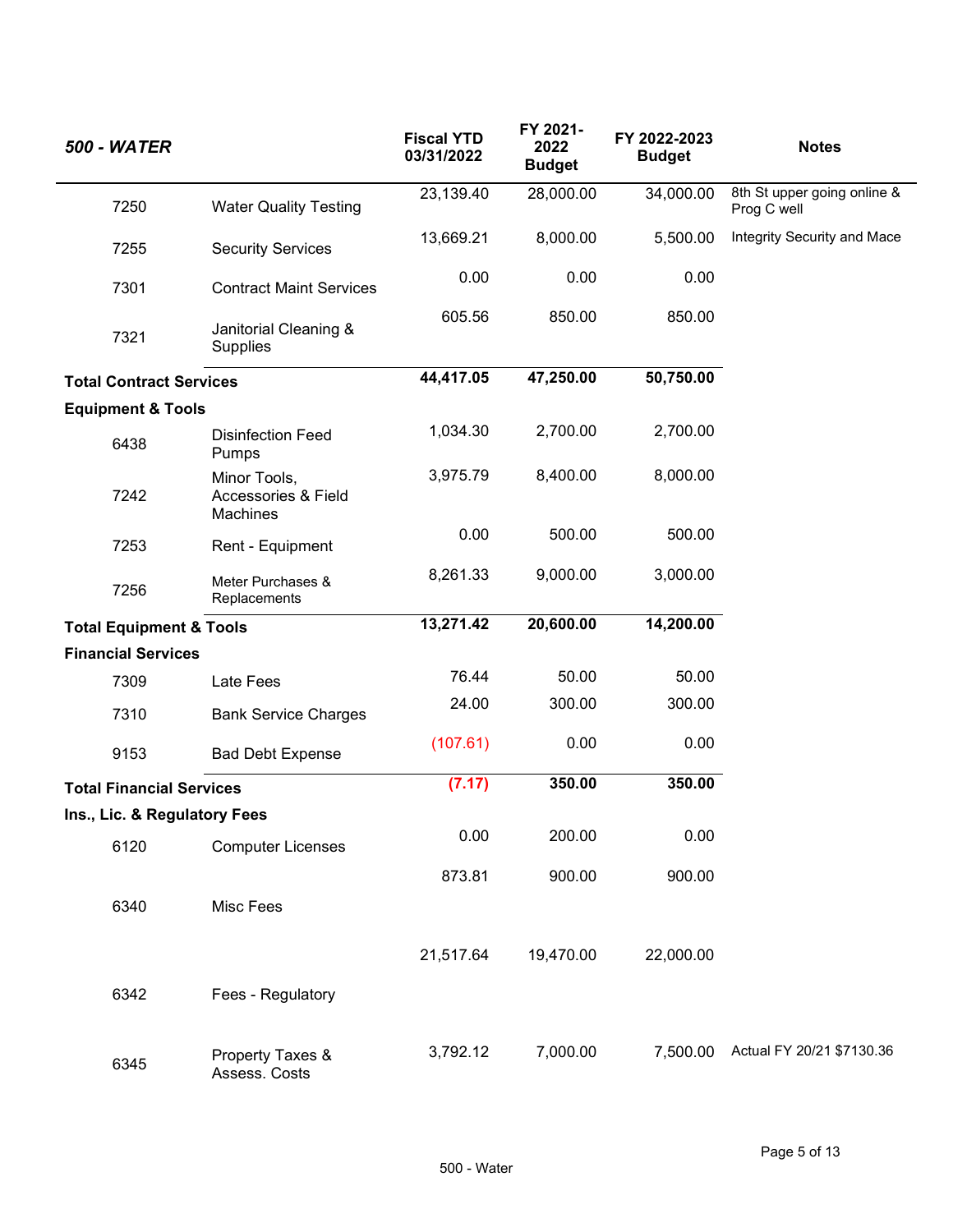| <b>500 - WATER</b>                    |                                                  | <b>Fiscal YTD</b><br>03/31/2022 | FY 2021-<br>2022<br><b>Budget</b> | FY 2022-2023<br><b>Budget</b> | <b>Notes</b>                            |
|---------------------------------------|--------------------------------------------------|---------------------------------|-----------------------------------|-------------------------------|-----------------------------------------|
| 7325                                  | Insurance                                        | 62,964.76                       | 62,686.00                         | 64,250.00                     | Based off prelim # from<br><b>SDRMA</b> |
| Total Ins., Lic. & Regulatory Fees    |                                                  | 89,148.33                       | 90,256.00                         | 94,650.00                     |                                         |
| <b>Legal &amp; Professional</b>       |                                                  |                                 |                                   |                               |                                         |
| 7318                                  | Professional &<br><b>Consulting BMC</b>          | 71,634.79                       | 120,000.00                        | 120,000.00                    |                                         |
| 7320                                  | Professional &<br><b>Consulting Services</b>     | 11,430.92                       | 25,000.00                         | 20,000.00                     |                                         |
| 7326                                  | <b>Legal Services</b>                            | 875.00                          | 16,000.00                         | 8,000.00                      |                                         |
| 7340                                  | <b>Legal Notifications</b>                       | 0.00                            | 1,000.00                          | 1,000.00                      |                                         |
| <b>Total Legal &amp; Professional</b> |                                                  | 83,940.71                       | 162,000.00                        | 149,000.00                    |                                         |
| <b>Office/Operations</b>              |                                                  |                                 |                                   |                               |                                         |
|                                       |                                                  | 787.18                          | 3,000.00                          | 6,000.00                      |                                         |
| 6130                                  | <b>Computer Hardware</b>                         |                                 |                                   |                               |                                         |
| 6140                                  | <b>Computer Software</b>                         | 4,889.99                        | 5,000.00                          | 5,000.00                      |                                         |
| 7140                                  | <b>General Supplies &amp;</b><br>Minor Equipment | 634.68                          | 1,000.00                          | 1,000.00                      |                                         |
| 7160                                  | Postage, Shipping &<br><b>Mail Supplies</b>      | 5,761.17                        | 8,000.00                          | 9,000.00                      | Postage increase in Feb<br>2022         |
| 7180                                  | <b>Billing Supplies, Forms</b><br>& Printing     | 13,290.94                       | 18,750.00                         | 18,750.00                     | Recycled paper                          |
| 7226                                  | Membership & Dues                                | 2,300.94                        | 3,000.00                          | 3,000.00                      | USA, CWEP                               |
| 7230                                  | Misc Small Parts &<br>Supplies                   | 939.35                          | 5,000.00                          | 3,000.00                      |                                         |
| 7237                                  | Process Control &<br><b>Treatment Supplies</b>   | 8,099.19                        | 12,500.00                         | 10,000.00                     |                                         |
| 7239                                  | <b>Water Treatment</b><br>Chemicals              | 7,874.82                        | 13,000.00                         | 13,000.00                     |                                         |
| 7249                                  | <b>Safety Supplies</b>                           | 464.28                          | 1,000.00                          | 1,000.00                      |                                         |
| <b>Total Office/Operations</b>        |                                                  | 45,042.54                       | 70,250.00                         | 69,750.00                     |                                         |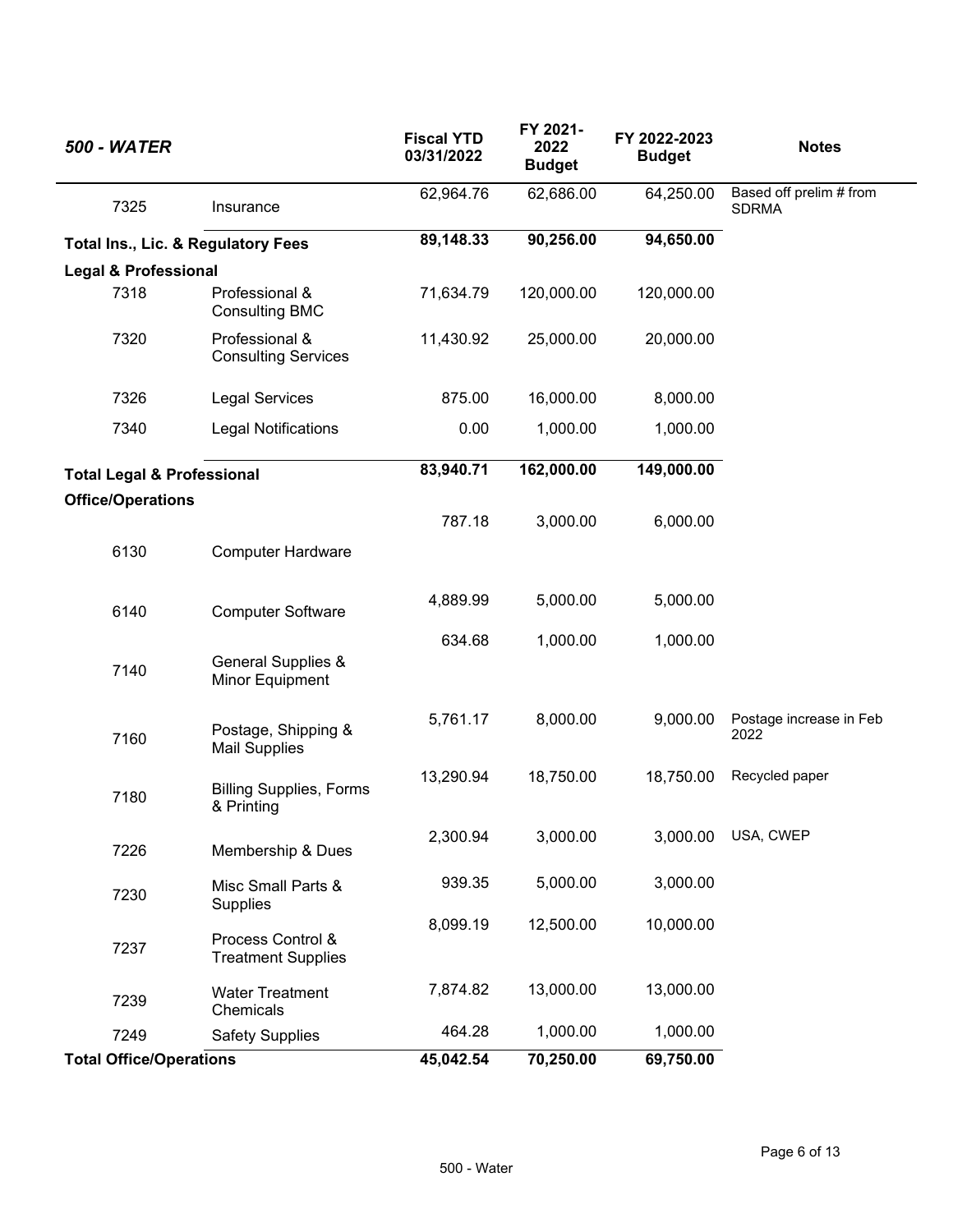| <b>500 - WATER</b>                |                                                               | <b>Fiscal YTD</b><br>03/31/2022 | FY 2021-<br>2022<br><b>Budget</b> | FY 2022-2023<br><b>Budget</b> | <b>Notes</b>                            |
|-----------------------------------|---------------------------------------------------------------|---------------------------------|-----------------------------------|-------------------------------|-----------------------------------------|
| <b>Other Expenses</b>             |                                                               |                                 |                                   |                               |                                         |
| 7330                              | <b>Misc Operating</b><br>Expenses                             | 238.26                          | 250.00                            | 250.00                        |                                         |
| 7348                              | <b>Water Conservation</b><br>Program                          | 4,021.80                        | 10,000.00                         | 10,000.00                     |                                         |
| <b>Total Other Expense</b>        |                                                               | 4,260.06                        | 10,250.00                         | 10,250.00                     |                                         |
| <b>Rent &amp; Utilities</b>       |                                                               |                                 |                                   |                               |                                         |
| 6000                              | <b>Cell Phones</b>                                            | 1,907.68                        | 3,500.00                          | 3,500.00                      |                                         |
| 6025                              | Telephone                                                     | 6,353.82                        | 10,000.00                         | 10,000.00                     |                                         |
| 7352                              | Rent - Offices & Other<br><b>Structures</b>                   | 0.00                            | 0.00                              | 0.00                          |                                         |
| 8610                              | Electric                                                      | 71,741.36                       | 100,000.00                        | 100,000.00                    |                                         |
| 8620                              | <b>Gas Service</b>                                            | 303.13                          | 250.00                            | 250.00                        |                                         |
| 8630                              | <b>Trash Services</b>                                         | 1,347.48                        | 2,000.00                          | 2,000.00                      |                                         |
|                                   |                                                               | 3,974.00                        | 18,000.00                         | 9,000.00                      |                                         |
| 8644                              | <b>Disposal Services</b>                                      |                                 |                                   |                               |                                         |
| 8670                              | <b>Street Lighting</b>                                        | 335.15                          | 432.00                            | 432.00                        |                                         |
| <b>Total Rent &amp; Utilities</b> |                                                               | 85,962.62                       | 134,182.00                        | 125,182.00                    |                                         |
| <b>Repairs &amp; Maintenance</b>  |                                                               |                                 |                                   |                               |                                         |
| 6405                              | R & M - Extinguishers                                         | 383.61                          | 400.00                            | 400.00                        |                                         |
| 6422                              | R & M - Hydrants                                              | 1,247.34                        | 1,300.00                          | 1,300.00                      |                                         |
| 6640                              | R & M - Equip & Other<br><b>Non-Stuctural Fixed</b><br>Assets | 4,458.36                        | 16,700.00                         | 5,000.00                      | Brine tank budgeted for<br>21/22        |
| 6641                              | R & M - Wells                                                 | 9,755.67                        | 22,300.00                         | 3,000.00                      | \$20K for vfd FY21/22 (8th<br>St Lower) |
| 6750                              | R & M - Minor Tools &<br>Equipment                            | 176.40                          | 2,400.00                          | 2,400.00                      |                                         |
|                                   |                                                               | 279.97                          | 600.00                            | 600.00                        |                                         |
| 6800                              | R & M - Grounds &<br><b>Collection Systems</b>                |                                 |                                   |                               |                                         |
| 6830                              | Paving & Concrete                                             | 1,650.00                        | 5,000.00                          | 4,000.00                      |                                         |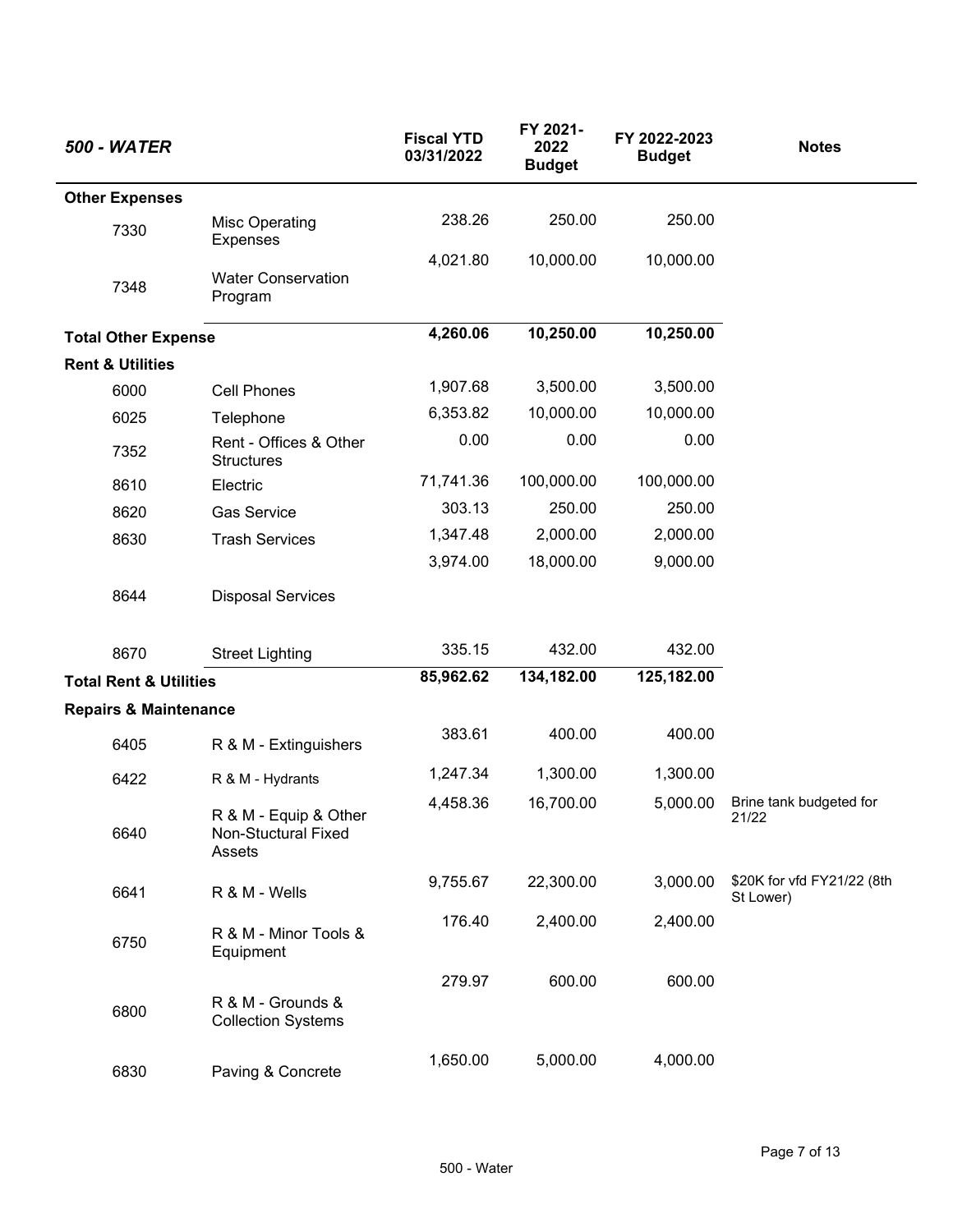| <b>500 - WATER</b>                   |                                                           | <b>Fiscal YTD</b><br>03/31/2022 | FY 2021-<br>2022<br><b>Budget</b> | FY 2022-2023<br><b>Budget</b> | <b>Notes</b> |
|--------------------------------------|-----------------------------------------------------------|---------------------------------|-----------------------------------|-------------------------------|--------------|
| 6900                                 | R & M - Buildings &<br><b>Structures</b>                  | 12,350.93                       | 15,000.00                         | 15,000.00                     |              |
| 7241                                 | R & M - Water Distribution<br>System                      | 5,230.53                        | 8,000.00                          | 8,000.00                      |              |
|                                      | <b>Total Repairs &amp;</b><br><b>Maintenance</b>          | 35,532.81                       | 71,700.00                         | 39,700.00                     |              |
| <b>Travel &amp; Training</b>         |                                                           |                                 |                                   |                               |              |
| 7323                                 | Books, Publications &<br>Subscriptions                    | 0.00                            | 250.00                            | 250.00                        |              |
| 7324                                 | <b>Education &amp; Training</b><br>Fees                   | 525.00                          | 3,000.00                          | 3,000.00                      |              |
| 8410                                 | Certifications                                            | 320.00                          | 500.00                            | 500.00                        |              |
| 8510                                 | Lodging & Meals - Local                                   | 467.99                          | 0.00                              | 0.00                          |              |
| 8539                                 | Meals                                                     | 60.00                           | 0.00                              | 0.00                          |              |
|                                      |                                                           | 354.51                          | 370.00                            | 370.00                        |              |
| 8550                                 | Mileage Reimbursement<br>& Parking                        |                                 |                                   |                               |              |
| <b>Total Travel &amp; Training</b>   |                                                           | 1,727.50                        | 4,120.00                          | 4,120.00                      |              |
| Vehicle Maintenance & Repairs        |                                                           |                                 |                                   |                               |              |
| 7006                                 | Tuneup/Oil/Maintenance                                    | 427.27                          | 1,600.00                          | 1,600.00                      |              |
| 7211                                 | Misc Fuel & Diesel                                        | 2,608.40                        | 2,400.00                          | 4,000.00                      | Cost went up |
| 7220                                 | Gasoline                                                  | 4,705.58                        | 6,000.00                          | 6,000.00                      |              |
| 7228                                 | Markings & Other Misc<br><b>Services</b>                  | 0.00                            | 200.00                            | 200.00                        |              |
| 7232                                 | Vehicle Repairs - Parts,<br><b>Tires &amp; Lubricants</b> | 1,267.03                        | 6,000.00                          | 5,000.00                      |              |
|                                      | <b>Total Vehicle Maintenance &amp; Repairs</b>            | 9,008.28                        | 16,200.00                         | 16,800.00                     |              |
| <b>Total Services &amp; Supplies</b> |                                                           | 413,809.81                      | 630,758.00                        | 578,352.00                    |              |
| <b>Capital Outlay</b>                |                                                           |                                 |                                   |                               |              |
| 9006                                 | Infrastructure CIP                                        | 384,916.37                      | 1,573,519.00                      | 1,918,000.00                  |              |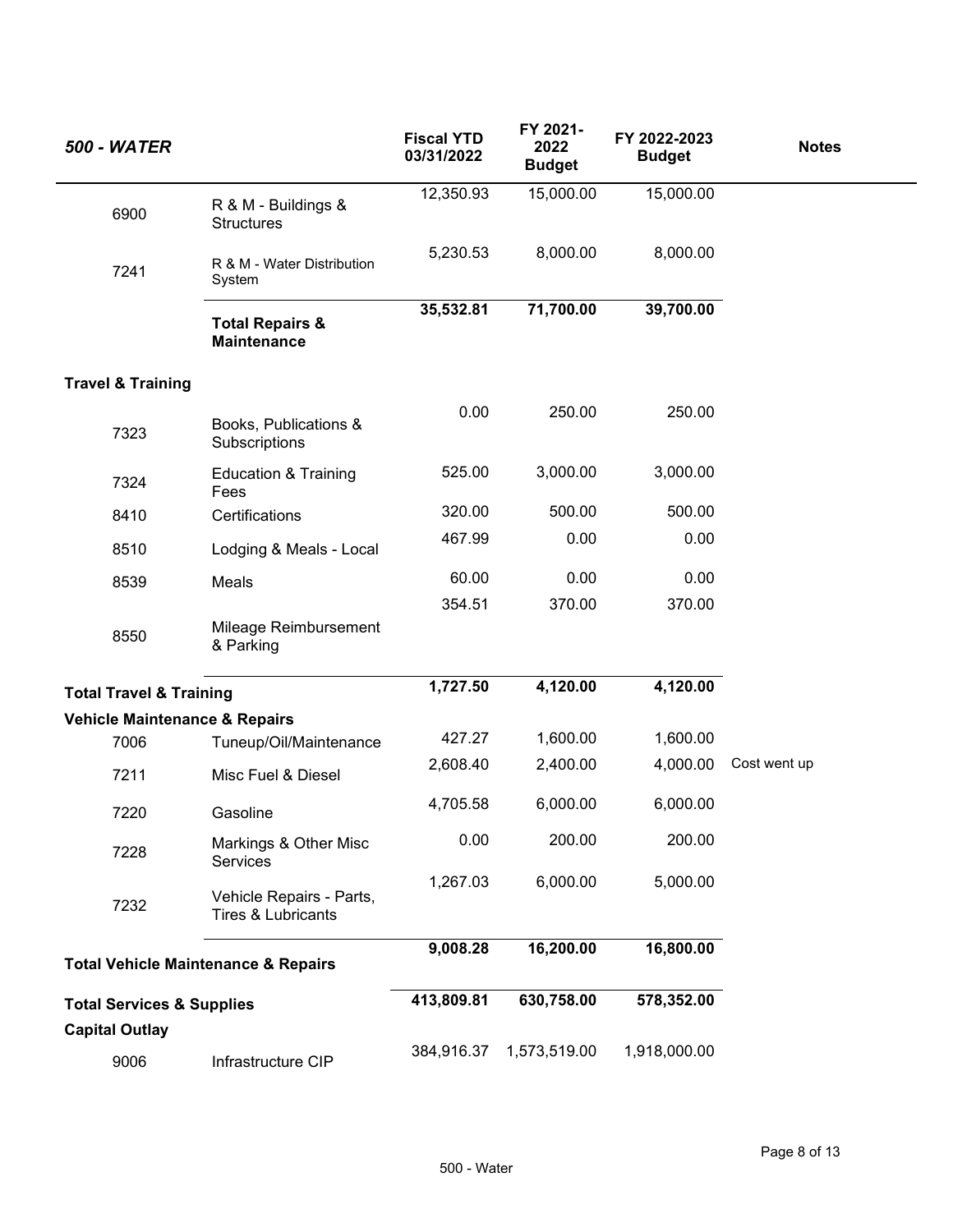| <b>500 - WATER</b>                    |                                                | <b>Fiscal YTD</b><br>03/31/2022 | FY 2021-<br>2022<br><b>Budget</b> | FY 2022-2023<br><b>Budget</b> | <b>Notes</b>          |
|---------------------------------------|------------------------------------------------|---------------------------------|-----------------------------------|-------------------------------|-----------------------|
| 9059                                  | Vehicles, Equipment, &<br><b>Fixtures</b>      | 33,716.15                       | 33,706.00                         | 0.00                          | nothing until FY24/25 |
| <b>Total Capital Outlay</b>           |                                                | 418,632.52                      | 1,607,225.00                      | 1,918,000.00                  |                       |
| <b>Debt Service</b>                   |                                                |                                 |                                   |                               |                       |
| 9022                                  | Debt Service - Principal                       | 176,043.98                      | 170,833.56                        | 187,716.54                    |                       |
| 9023                                  | Debt Service - Interest &<br><b>Annual Fee</b> | 84,158.53                       | 94,658.94                         | 68,706.32                     |                       |
| 9024                                  | Loan Administration Fee                        | 23,265.02                       | 10,064.00                         | 8,526.33                      |                       |
| <b>Total Debt Service</b>             |                                                | 283,467.53                      | 275,556.50                        | 264,949.19                    |                       |
| <b>Reserves</b>                       |                                                |                                 |                                   |                               |                       |
| 9571                                  | *Capital Outlay Reserve                        | 0.00                            | 0.00                              | 0.00                          |                       |
| 9572                                  | *General Contingency<br>(Operations) Reserve   | 0.00                            | 57,000.00                         | 57,000.00                     |                       |
|                                       | <b>Total Reserves</b>                          | 0.00                            | 57,000.00                         | 57,000.00                     |                       |
| <b>TRANSFERS</b>                      |                                                |                                 |                                   |                               |                       |
| 9511                                  | Interfund Transfer Out                         | 423,937.17                      | 565,249.50                        | 541,847.70                    |                       |
|                                       | <b>Total Transfers</b>                         | 423,937.17                      | 565,249.50                        | 541,847.70                    |                       |
| <b>Total Expenditures</b>             |                                                | 2,105,468.01                    | 3,915,970.50                      | 4,216,481.89                  |                       |
| <b>Net Revenues over Expenditures</b> |                                                |                                 | (962, 587.10)                     | (1,091,856.13)                |                       |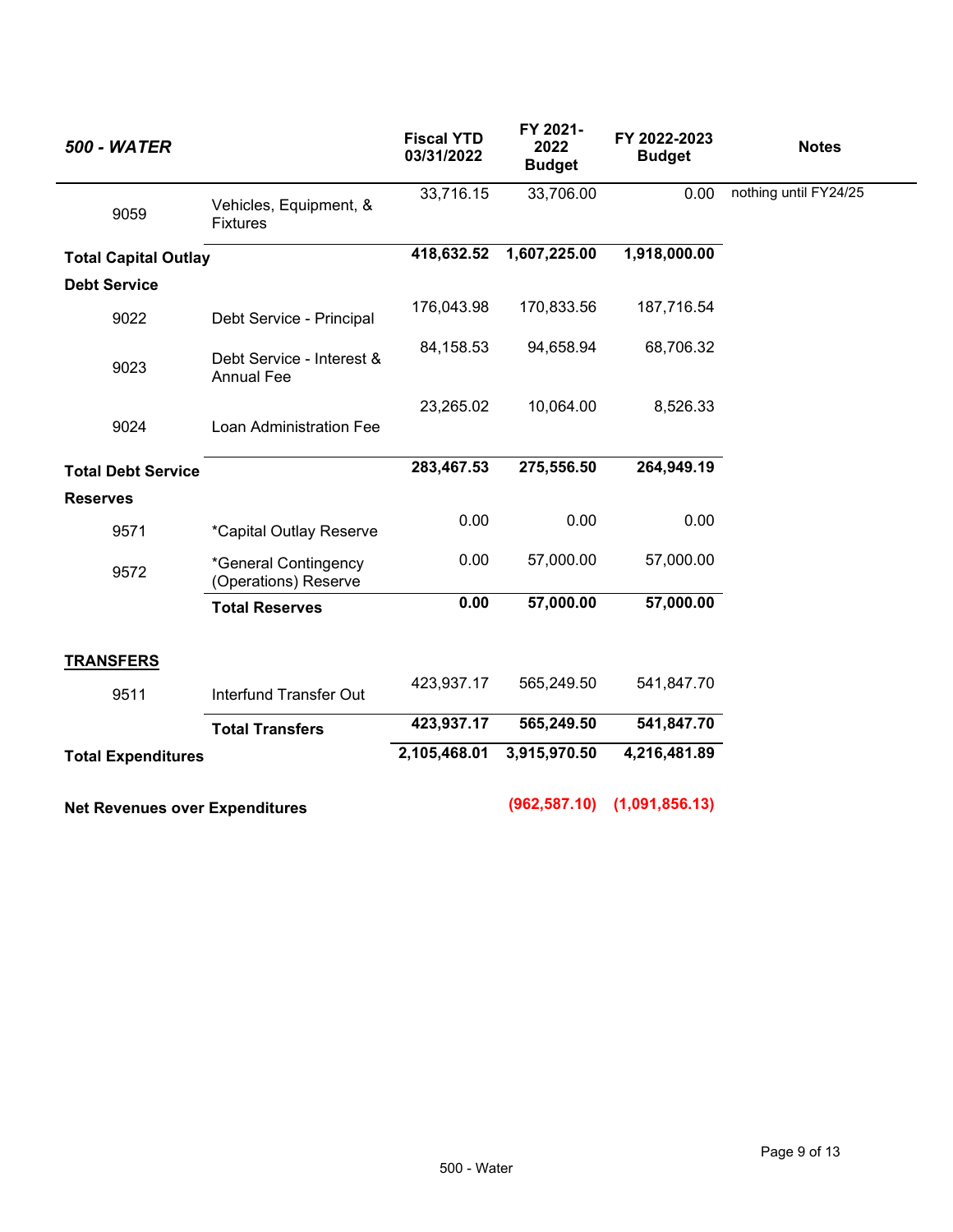| <b>Fund 800</b><br><b>Budget Category</b> | 2021-2022 Budget | 2022-2023 Budget | Increase/<br>(Decrease) |
|-------------------------------------------|------------------|------------------|-------------------------|
| <b>Revenue</b>                            | \$133,539.00     | \$135,154.00     | \$1,615.00              |
| <b>Expenditures</b>                       |                  |                  |                         |
| <b>Total Personnel</b>                    | \$9,200.00       | \$11,200.00      | \$2,000.00              |
| <b>Services &amp; Supplies</b>            | \$29,934.24      | \$30,450.00      | \$515.76                |
| <b>Capital Outlay</b>                     | \$15,000.00      | \$15,000.00      | \$0.00                  |
| <b>Debt Service</b>                       | \$0.00           | \$0.00           | \$0.00                  |
| <b>Reserves</b>                           | \$13,299.37      | \$14,259.15      | \$959.78                |
| <b>Transfers</b>                          | \$9,200.00       | \$11,200.00      | \$2,000.00              |
| <b>TOTAL Expenditures</b>                 | \$67,433.61      | \$70,909.15      | \$3,475.54              |
| <b>TOTAL Revenue</b>                      | \$133,539.00     | \$135,154.00     | \$1,615.00              |

*800 - Drainage*

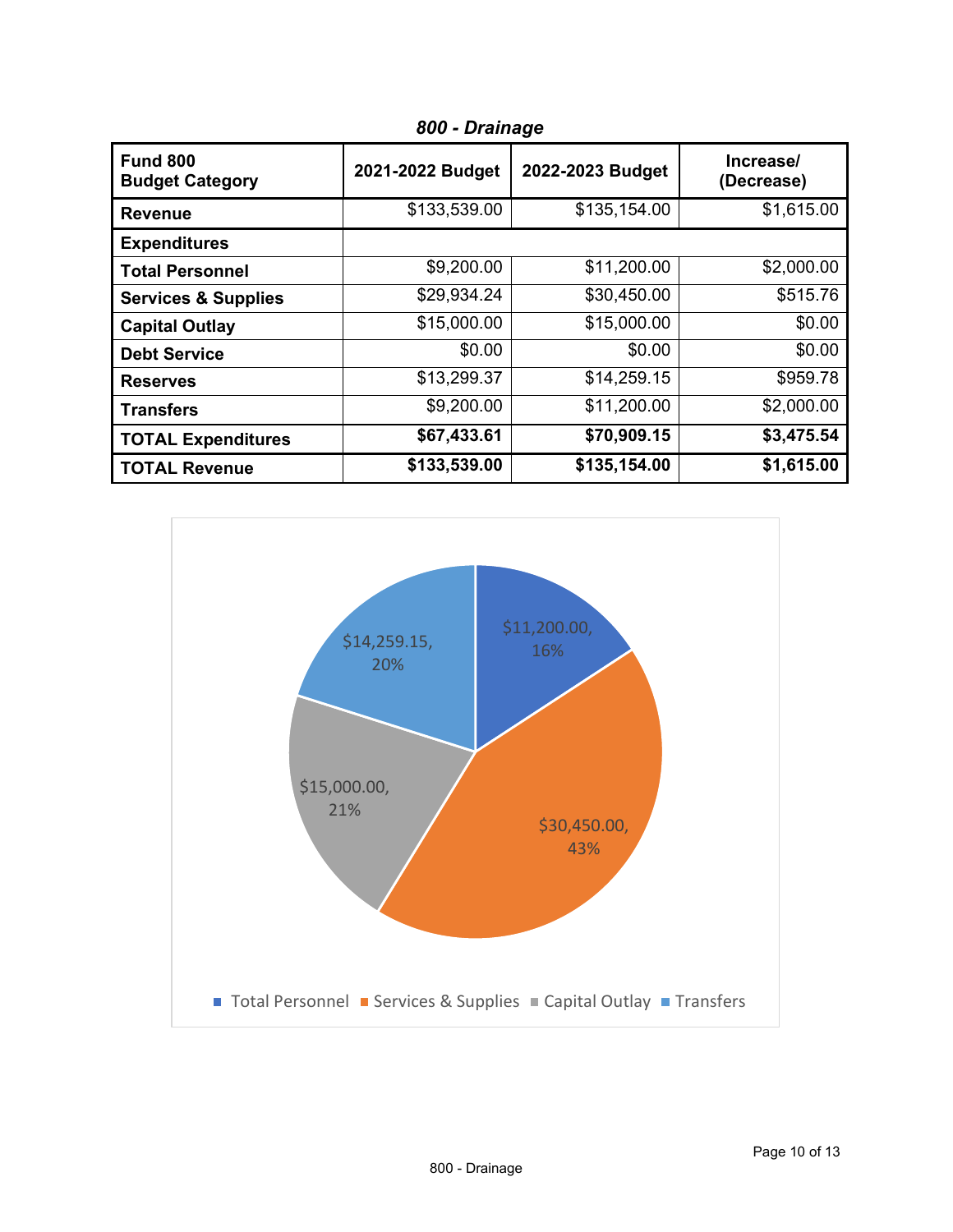|                                                  | 800 - DRAINAGE                                             | <b>Fiscal YTD</b><br>03/31/2022 | FY 2021-22<br><b>Budget</b> | FY 2022-<br>2023 Budget | <b>Notes</b>                                         |
|--------------------------------------------------|------------------------------------------------------------|---------------------------------|-----------------------------|-------------------------|------------------------------------------------------|
| <b>REVENUES</b>                                  |                                                            |                                 |                             |                         |                                                      |
| <b>Property Taxes</b>                            |                                                            |                                 |                             |                         |                                                      |
| 4034                                             | Zone A Property Tax<br>Revenue                             | 0.00                            | 0.00                        | 0.00                    |                                                      |
| 4035                                             | Zone D & F Property<br><b>Taxes</b>                        | 25,405.76                       | 37,575.00                   | 39,290.00               | <b>Based on County Estimate</b>                      |
|                                                  | <b>Total Property Taxes</b>                                | 25,405.76                       | 37,575.00                   | 39,290.00               |                                                      |
| <b>Special Taxes &amp;</b><br><b>Assessments</b> |                                                            |                                 |                             |                         |                                                      |
| 4400                                             | <b>Drainage Assessments</b>                                | 66,367.00                       | 95,264.00                   | 95,264.00               | <b>Waiting for Estimate</b>                          |
|                                                  | <b>Total Special Taxes &amp;</b><br><b>Assessments</b>     | 66,367.00                       | 95,264.00                   | 95,264.00               |                                                      |
| <b>Other Revenues</b>                            |                                                            |                                 |                             |                         |                                                      |
| 4935                                             | Sale-Specs/Plans &<br>Non-Capital Items                    | 45.00                           | 0.00                        | 0.00                    |                                                      |
|                                                  | <b>Total Other Revenues</b>                                | 45.00                           | 0.00                        | 0.00                    |                                                      |
| Use of Money &<br><b>Property</b>                |                                                            |                                 |                             |                         |                                                      |
| 4505                                             | <b>HO Prop Tax Relief</b>                                  | 0.00                            | 0.00                        | 0.00                    |                                                      |
| 4510                                             | Investment Income on<br>funds                              | 476.84                          | 700.00                      | 600.00                  |                                                      |
|                                                  | <b>Total Use of Money &amp;</b><br><b>Property</b>         | 476.84                          | 700.00                      | 600.00                  |                                                      |
|                                                  | <b>Total Revenues</b>                                      | 92,294.60                       | 133,539.00                  | 135,154.00              |                                                      |
| <b>EXPENDITURES</b>                              |                                                            |                                 |                             |                         |                                                      |
| <b>Personnel</b>                                 |                                                            |                                 |                             |                         |                                                      |
| <b>Salaries/Wages</b>                            |                                                            |                                 |                             |                         |                                                      |
| 8045                                             | Overtime Pay                                               | 0.00                            | 200.00                      | 200.00                  |                                                      |
| 8054                                             | Salaries & Wages -<br>Regular                              | 8,994.02                        | 9,000.00                    | 11,000.00               | COLA, salaries increase,<br>no increase in FY2021-22 |
|                                                  | <b>Total Salaries/Wages</b>                                | 8,994.02                        | 9,200.00                    | 11,200.00               |                                                      |
|                                                  | <b>Total Personnel</b>                                     | 8,994.02                        | 9,200.00                    | 11,200.00               |                                                      |
| <b>Services &amp; Supplies</b>                   |                                                            |                                 |                             |                         |                                                      |
| <b>Equipment &amp;</b><br><b>Tools</b>           |                                                            |                                 |                             |                         |                                                      |
| 6390                                             | Equipment                                                  | 0.00                            | 300.00                      | 300.00                  |                                                      |
| 7242                                             | Minor Tools,<br><b>Accessories &amp; Field</b><br>Machines | 0.00                            | 300.00                      | 300.00                  |                                                      |
|                                                  | <b>Total Equipment &amp;</b><br><b>Tools</b>               | 0.00                            | 600.00                      | 600.00                  |                                                      |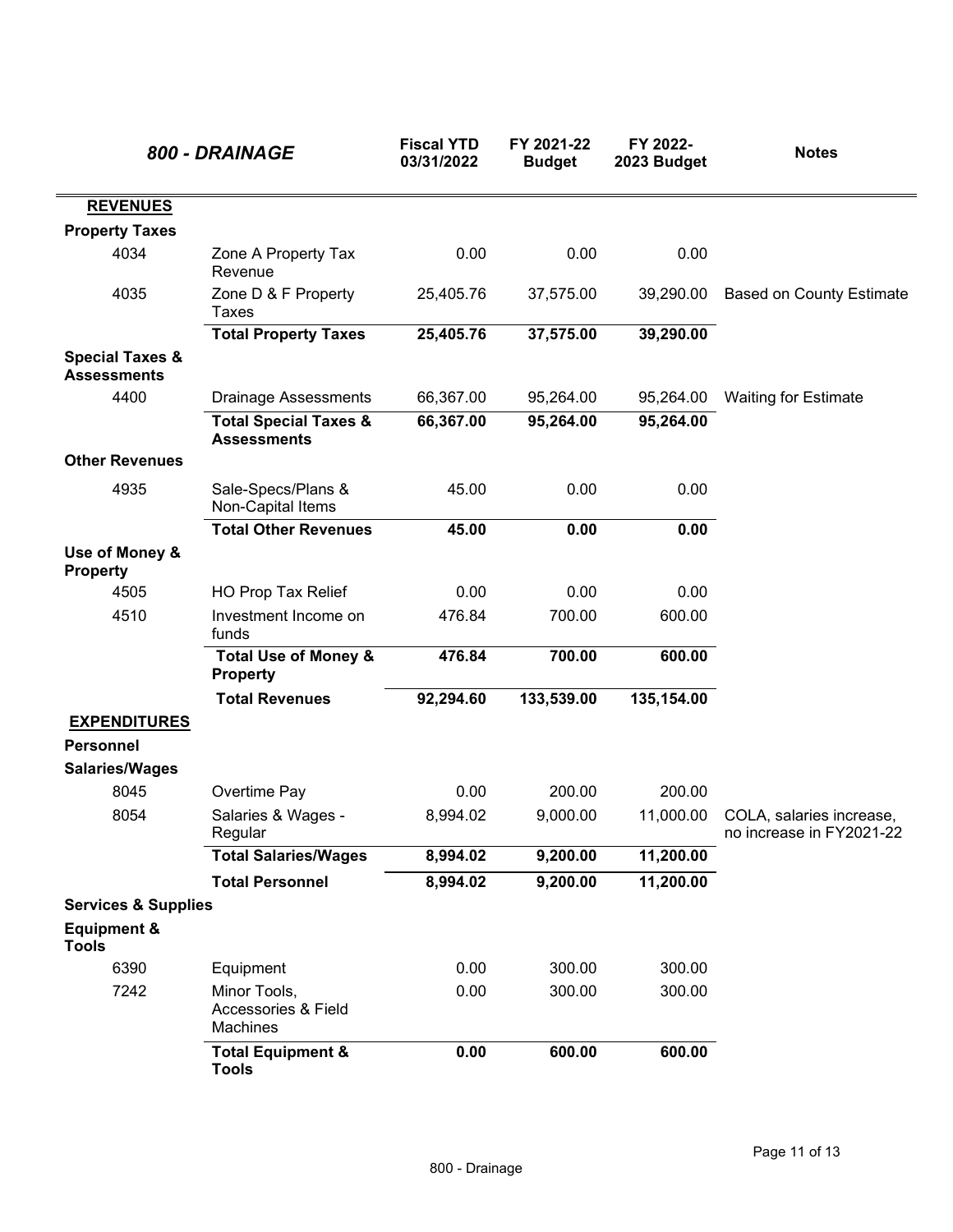|                                                    | 800 - DRAINAGE                                                  | <b>Fiscal YTD</b><br>03/31/2022 | FY 2021-22<br><b>Budget</b> | FY 2022-<br>2023 Budget | <b>Notes</b>                     |
|----------------------------------------------------|-----------------------------------------------------------------|---------------------------------|-----------------------------|-------------------------|----------------------------------|
| Insurance,<br>Licenses &<br><b>Regulatory Fees</b> |                                                                 |                                 |                             |                         |                                  |
| 6342                                               | Fees - Regulatory                                               | 7,067.00                        | 7,200.00                    | 7,200.00                | MS4 permit                       |
| 6345                                               | Property Taxes &<br><b>Assessments Costs</b>                    | 589.80                          | 600.00                      | 600.00                  |                                  |
| 7325                                               | Insurance                                                       | 470.25                          | 391.24                      | 450.00                  | Based off prelim #<br>from SDRMA |
|                                                    | <b>Total Insurance,</b><br>Licenses &<br><b>Regulatory Fees</b> | 8,127.05                        | 8,191.24                    | 8,250.00                |                                  |
| Legal &<br><b>Professional</b>                     |                                                                 |                                 |                             |                         |                                  |
| 7320                                               | Professional &<br><b>Consulting Services</b>                    | 0.00                            | 3,000.00                    | 3,000.00                |                                  |
| 7326                                               | <b>Legal Services</b>                                           | 0.00                            | 500.00                      | 500.00                  |                                  |
| 7340                                               | Legal Notifications &<br><b>Mandated Advertising</b>            | 0.00                            | 0.00                        | 0.00                    |                                  |
|                                                    | <b>Total Legal &amp;</b><br>Professional                        | 0.00                            | 3,500.00                    | 3,500.00                |                                  |
| <b>Office/Operations</b>                           |                                                                 |                                 |                             |                         |                                  |
| 7230                                               | Misc Small Parts &<br>Supplies                                  | 239.66                          | 550.00                      | 550.00                  |                                  |
| 7249                                               | <b>Safety Supplies</b>                                          | 0.00                            | 100.00                      | 100.00                  |                                  |
|                                                    | <b>Total</b><br><b>Office/Operations</b>                        | 239.66                          | 650.00                      | 650.00                  |                                  |
| <b>Other Expense</b>                               |                                                                 |                                 |                             |                         |                                  |
| 7346                                               | <b>Promotional Expenses</b><br>- Event                          | 250.00                          | 300.00                      | 300.00                  |                                  |
| <b>Rent &amp; Utilities</b>                        | <b>Total Other Expense</b>                                      | 250.00                          | 300.00                      | 300.00                  |                                  |
| 6000                                               | Cell Phones                                                     | 1,035.76                        | 1,700.00                    | 1,700.00                |                                  |
| 6025                                               | Telephone                                                       | 183.70                          | 250.00                      | 250.00                  |                                  |
| 8610                                               | Electric                                                        | 1,168.46                        | 2,200.00                    | 2,200.00                |                                  |
| 8670                                               | <b>Street Lighting</b>                                          | 670.72                          | 1,000.00                    | 1,000.00                |                                  |
|                                                    | <b>Total Rent &amp; Utilities</b>                               | 3,058.64                        | 5,150.00                    | 5,150.00                |                                  |
| <b>Repairs &amp;</b><br><b>Maintenance</b>         |                                                                 |                                 |                             |                         |                                  |
| 6405                                               | R & M - Extinguishers                                           | 36.54                           | 50.00                       | 50.00                   |                                  |
| 6640                                               | R & M - Equip & Other<br>Non-Stuctural Fixed<br>Assets          | 0.00                            | 1,000.00                    | 1,000.00                |                                  |
| 6750                                               | R & M - Minor Tools &<br>Equipment                              | 46.75                           | 500.00                      | 500.00                  |                                  |